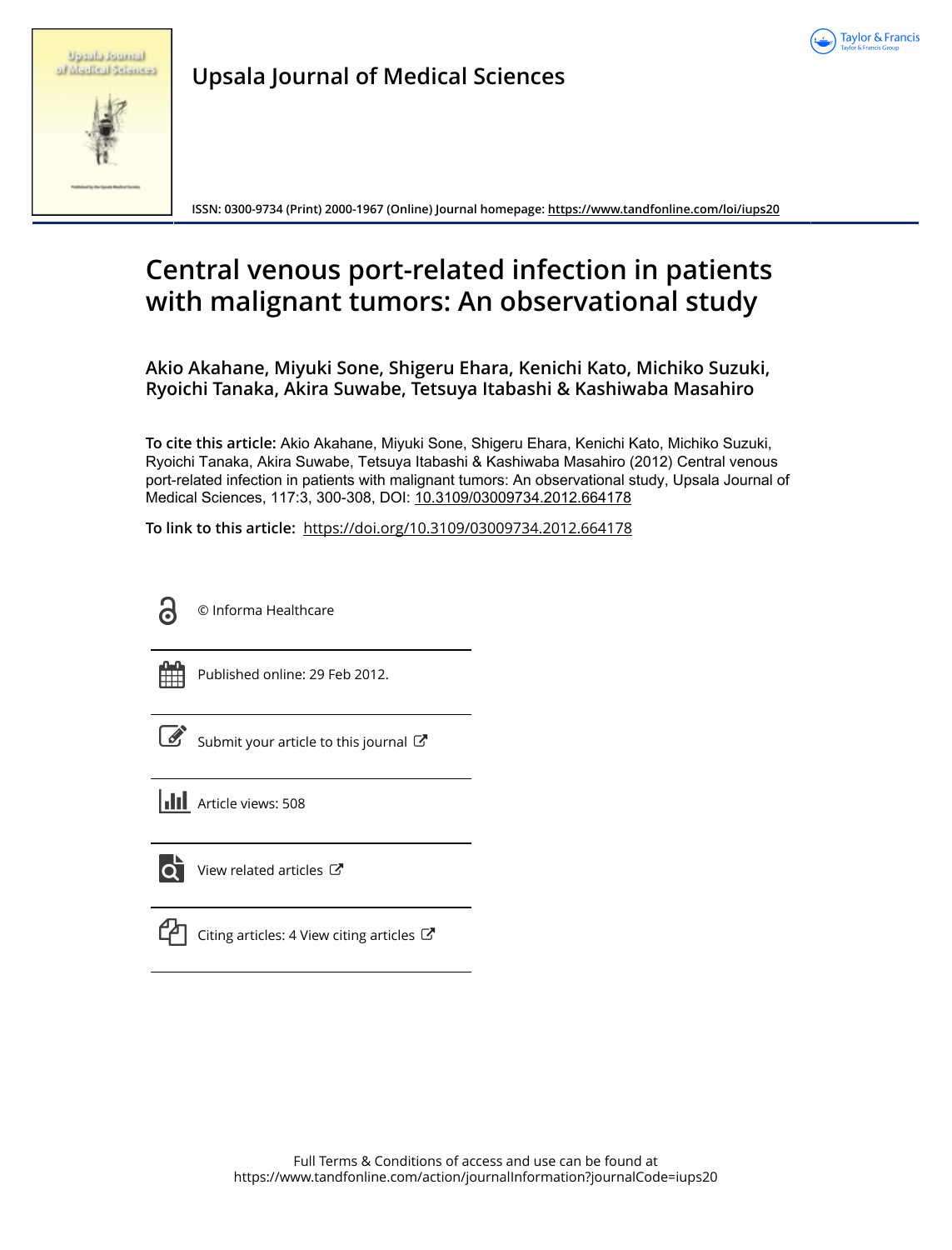# ORIGINAL ARTICLE

# Central venous port-related infection in patients with malignant tumors: An observational study

# AKIO AKAHANE, MIYUKI SONE, SHIGERU EHARA, KENICHI KATO, MICHIKO SUZUKI, RYOICHI TANAKA, AKIRA SUWABE, TETSUYA ITABASHI & KASHIWABA MASAHIRO

Department of Radiology, Iwate Medical University School of Medicine, 19-1 Uchimaru, Morioka 020-8505, Japan

#### Abstract

Purpose. We evaluated the characteristics of central venous port (CVP)-related infection with microbiological assessments in patients with malignant tumors.

Materials and methods. In a prospective setting, patients with CVP for the treatment of malignant tumors were enrolled in this study. The incidence of CVP-related infection during three months was determined. Microbiological surveillance from skin swab was performed before and after CVP placement.

Results. Fifty-nine patients were enrolled in this study, and 60 CVPs were implanted. Thirty-six (61%) patients had head and neck malignancies. Access route was subclavian vein in 43 (71.7%) CVPs and forearm vein in 17 (28.3%). CVPrelated infection was observed in three (5.1%) patients: port-pocket infection in one and probable CVP-related infection in two patients, respectively. No definitive CVP-related bloodstream infection was observed. Before the placement of CVP, colonization at the insertion site was observed in ten subclavian CVP patients, while no colonization was observed in the forearm CVP patients. At 1 and 4 weeks, detection rates of colonization were also higher in subclavian CVP patients. No definitive relationship was demonstrated between skin colonization and clinical development of CVP-related infection. Conclusion. The rate of CVP-related infection in this prospective evaluation in patients with malignant tumors was comparable to previous studies. Colonization of the skin was more prominent in the subclavian site than in the forearm site. Although skin colonization was not proven to be a risk factor of infection, these results may draw attention to the adequate maintenance of CVP. (Trial registration: UMIN000003664).

Key words: Central venous catheter, infection, venous port system

# Introduction

Central venous catheter (CVC)-related infection has been a frequent cause of hospital-acquired infection in patients with malignant tumors (1). Infection may lead to treatment delay and increase in patient morbidity and mortality. The reported incidence of CVCrelated infections in patients with malignant tumor ranges from 7% to 19% (1,2).

The central venous port (CVP), a completely implantable device that enables repeated and longterm central venous access, was developed in the

1980s. During the past decade, the CVP has grown in importance in clinical practice in oncology for both emerging anticancer treatments and advances in supportive care. The CVP may have an advantage over the CVC in reducing the likelihood of contamination of the device by extraneous pathogens. However, infection remains a major problem in cancer patients who have undergone CVP implantation. The incidence of CVP-related infection varies between 0.9 and 10.1% (3–10). Most of the studies were retrospective investigations, and limited information regarding infection is available from prospective studies (5,7). Moreover, the

(Received 27 September 2011; accepted 1 February 2012) ISSN 0300-9734 print/ISSN 2000-1967 online 2012 Informa Healthcare DOI: 10.3109/03009734.2012.664178

Correspondence: Akio Akahane, Department of Radiology, Iwate Medical University School of Medicine, 19-1 Uchimaru, Morioka 020-8505, Japan. Fax: +81 19 651 7071. E-mail: a.akahane@gmail.com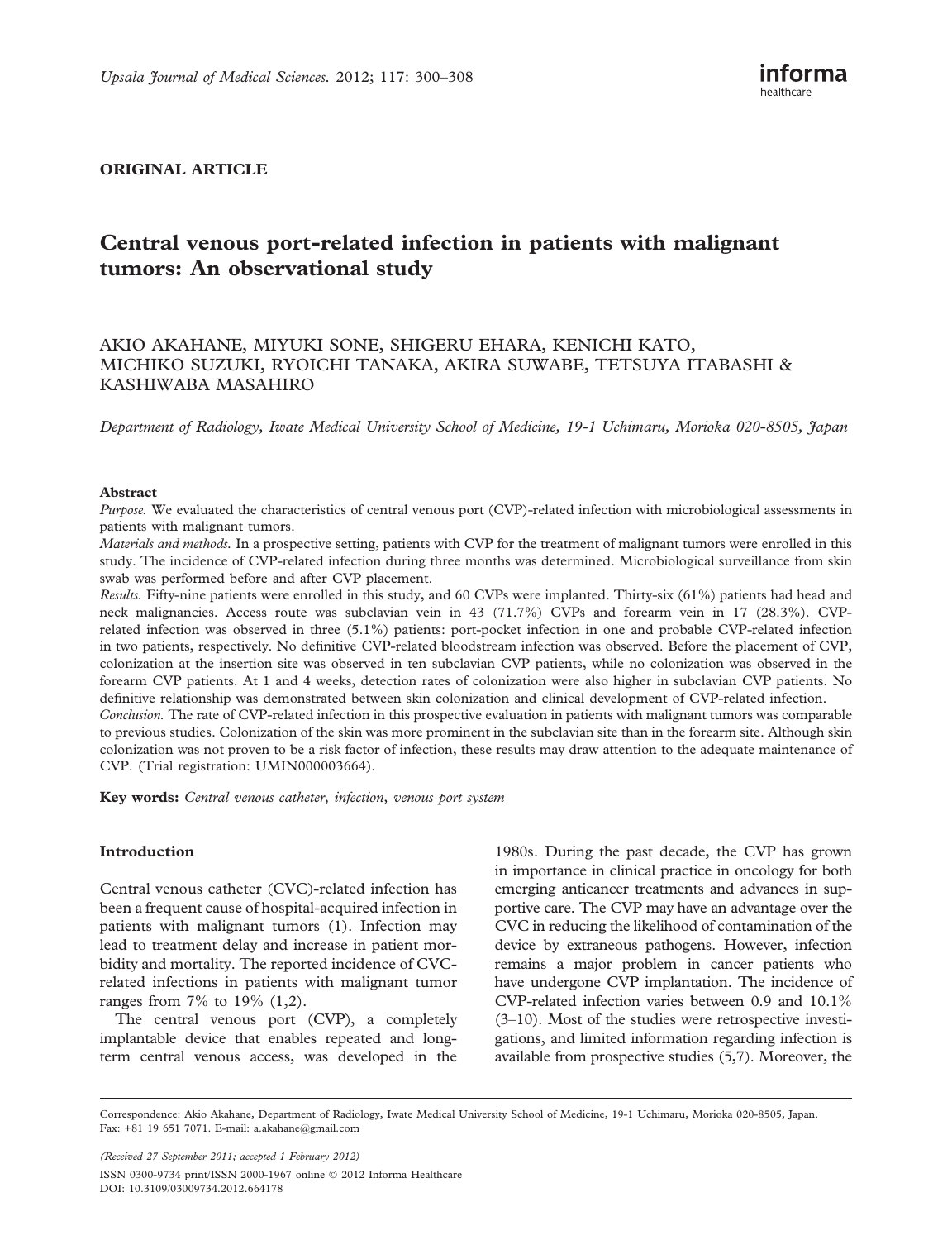indigenous bacterial flora of the overlying skin of the port may be associated with infectious adverse events (AEs); however, no data are available for this topic. The aim of this study was to evaluate the characteristics of CVP-related infections with microbiological assessments in patients with malignant tumors.

# Materials and methods

# Study design and patients

This study was a single-institute, prospective observational study on infectious AEs in patients with a central venous port system (CVP). The Institutional Review Board approved the study protocol before the initiation of patient enrollment. Between January 2010 and July 2010, eligible patients were included in this study and were prospectively observed for the study outcomes. Criteria for patient eligibility were as follows: hospitalized patient; 18 years old or older; indication for implantation of CVP for the treatment of a malignant tumor; follow-up was available at our institution; and written informed consent was obtained. Exclusion criteria included the following: pre-existing CVP, active inflammatory disease, and uncontrollable co-morbid diseases. All patients were informed of the complications and benefits of both chest port and arm port, and selected to the implantation site.

#### Placement procedure of CVP

All CVPs were implanted via forearm or subclavian veins in the angiography suite by interventional radiologists or in the operating room by surgeons. Prophylactic antibiotics were not used. Maximal sterile barrier precautions using sterile gloves, gown, cap, mask, and a large drape were obtained throughout the procedure. We used 10% povidone-iodine for the sterilization. All venipunctures were made with an 18-G indwelling needle after subcutaneous administration of local anesthetic.

For the forearm approach, either the ulnar or radial antecubital vein was punctured. The ulnar vein was used when possible; however, the radial vein was accessed when the ulnar vein was narrow upon visual examination. Venography was not performed when selecting the vein to access. The forearm CVP was to be inserted on the opposite side of the dominant arm except in patients with only small-caliber veins on this side. A 5-Fr heparin-coated open-ended polyurethane catheter (Anthron PU; Toray Medical, Tokyo, Japan) was inserted over the guide wire, and the tip was placed at the level of junction of the superior vena cava and right atrium. After subcutaneous

administration of local anesthetic, a pocket was created by making a 2–3-cm incision 1–3 cm peripheral to the venipuncture site.

For the subclavian approach, a 5-Fr heparincoated polyurethane catheter (same catheter used in the forearm approach) or an 8-Fr valved silicone catheter (Groshong catheter; Bard Access Systems, Salt Lake City, UT, USA) was inserted over the guide wire, and the tip was placed at the level of the junction of the superior vena cava and right atrium. A pocket was created by making a 4–5-cm incision in the ipsilateral chest wall approximately 2 cm from the puncture site.

Implantation procedures, access routes, guiding method, and required time were recorded using dedicated case report forms.

# Maintenance of CVP

We did not have uniform hospital guidelines for the maintenance of CVP at the time of this investigation. In general, a port was punctured with a noncoring needle following sterilization with 10% povidone-iodine. A semipermeable transparent dressing was used to cover the needle and was fixed with adhesive tape. Needle insertion was performed when intravenous drip infusion was required. In patients with continuous or multiple infusion, a needle and an infusion line were exchanged every week. A total of 10 mL of 10% heparinized saline (100 IU/mL) was administered to lock the system before removal of the needle.

#### Microbiological surveillance

We undertook microbiological surveillance at three time points: on the day of the placement of the CVP, 5–7 days after the placement, and 4 weeks after the placement. On the day of the placement of the CVP, two samples were obtained with a skin swab from an area about 4 cm in diameter at the insertion site of CVP before sterilization, and just after the CVP placement in a sterilized condition. At 5–7 days and 4 weeks after the placement, skin swabs were taken from the same area without sterilization. Microorganisms were identified with Gram-stained smear examination. After searching 1000 fields per smear, samples were categorized using a five-grade scale:  $0, \pm, 1+, 2+,$  and  $3+$ . We performed a qualitative analysis as follows: negative colonization, 0 or  $\pm$ ; positive colonization, 1+, 2+, or 3+. During episodes of fever (body temperature  $> 38.5^{\circ}$ C) without any contributing sources other than the CVP, blood cultures were drawn from at least two sites: one via the CVP and the other by standard venipuncture. For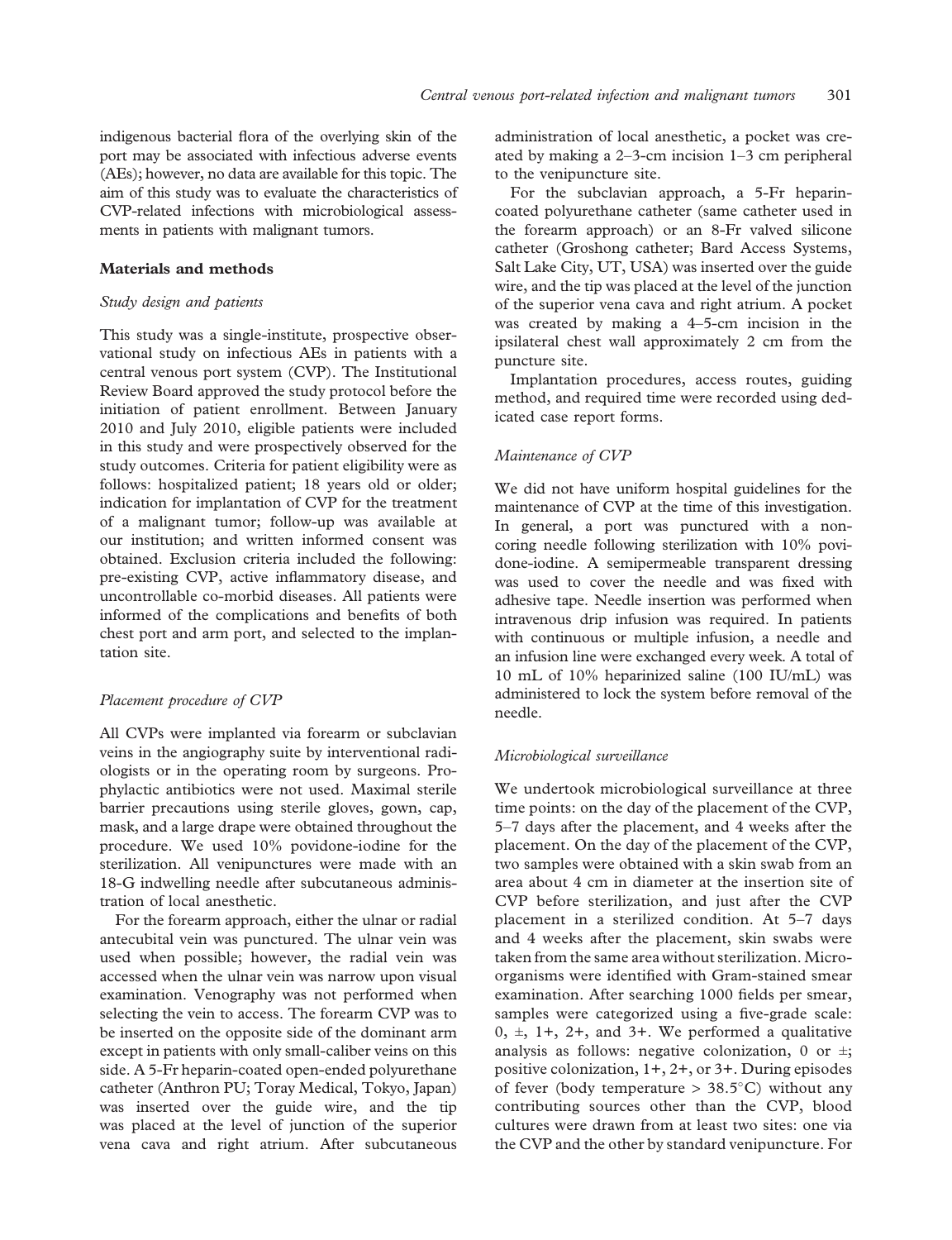#### 302 A. Akahane et al.

Table I. Definitions of the different types of CVP-related infection. Definition

CVP-related bloodstream infection

Defined as a combination of

- 1) Clinical features of infection, fever, and chills
- 2) Isolation of the same organism from the catheter tip and peripheral blood cultures

3) No other infectious focus explaining the positive blood culture result

Port-pocket infection

- 1) Purulent discharge from the port pocket or other suspicious symptoms such as erythema, induration, or pain in the region of the port pocket
- 2) Isolation of the same organism from the catheter tip and from pus, with or without positive peripheral blood cultures

Probable CVP-related infection

- Defined as a combination of
	- 1) Clinical features of infection, fever, and chills
	- 2) Resolution of clinical sepsis after catheter removal
	- 3) Absence of any other infectious focus

One of the following criteria was included:

a) Isolation of the organism from the peripheral blood cultures, but the catheter-tip culture was negative

b) Isolation of the same organism from peripheral blood cultures

at a different time when fever and chills followed port flush, but the catheter-tip culture was negative

c) Blood cultures were negative or not performed

CVP = central venous port.

cases of infectious signs around the port pocket, swab cultures were taken from either overlying skin or inside the pocket when removal was performed. Catheter-tip cultures were performed in patients with removal of CVP for the suspicion of CVPrelated infections.

### Study outcomes

The main outcome measure was the incidence of CVP-related infection at 3 months after implantation of the system. According to the Centers for Disease Control and Prevention (CDC) guidelines for the prevention of CVC-related infections (11) and previous studies (12–14) regarding CVP-related infections, CVP-related infection was classified into three categories: CVP-related bloodstream infection, portpocket infection, and probable CVP-related infection (Table I). The follow-up period was set at 3 months because the reported median time-to-infection ranged from 27 to 119 days in previous studies  $(4,15,16)$ .

The presence of the symptoms and signs of infection were routinely checked daily by the nursing staff, attending physicians, or the authors until discharge. Discharged patients were seen weekly or biweekly by attending physicians or the authors. The presence or absence of infection was recorded on a case report form of this study.

Secondary outcomes included technical success of CVP placement, types, and rates of non-infectious AEs, presence or absence of colonization and types of micro-organisms from skin swab cultures, and rates and reasons of CVP removal. Non-infectious AEs were categorized according to the Common Terminology Criteria for Adverse Events (CTCAE) v4.0 and reported if grade 2 or greater AEs were encountered. In patients with grade 2 or greater AEs before CVP placement, relevant AEs were recorded when the worsening of the grade was observed.

#### Statistical considerations

Demographic and baseline variables were summarized by descriptive statistics. Incidences for each category of CVP-related infection were calculated as the number of first events over the number of patients at baseline. SPSS software, version 17 (SPSS, Chicago, IL, USA) was used for all analyses.

The sample size was considered 'more is better' regarding the nature of the observational study of frequency; however, we calculated the minimum required sample size in view of the feasibility of the study. We anticipated a 2.4% rate of CVP-related infection based on the median incidence from the literature. Calculating with a confidence interval of 95% and an interval estimation of 0.10, the minimum required sample was determined to be 55 (17). Thus, we set a sample size of 60 considering dropouts from the follow-up.

#### **Results**

#### Patient and treatment characteristics

Fifty-nine patients were enrolled in this study, and 60 CVPs were implanted: 58 patients had one CVP placement and 1 patient had two. Patient and treatment characteristics are reported in Tables II and III, respectively. Approximately two-thirds of the study population had head and neck malignancies. Forty-three (72.9%) patients underwent either chemotherapy or chemoradiotherapy as anticancer treatments. In all patients, planned follow-up was completed, and the intention-to-treat analysis was performed.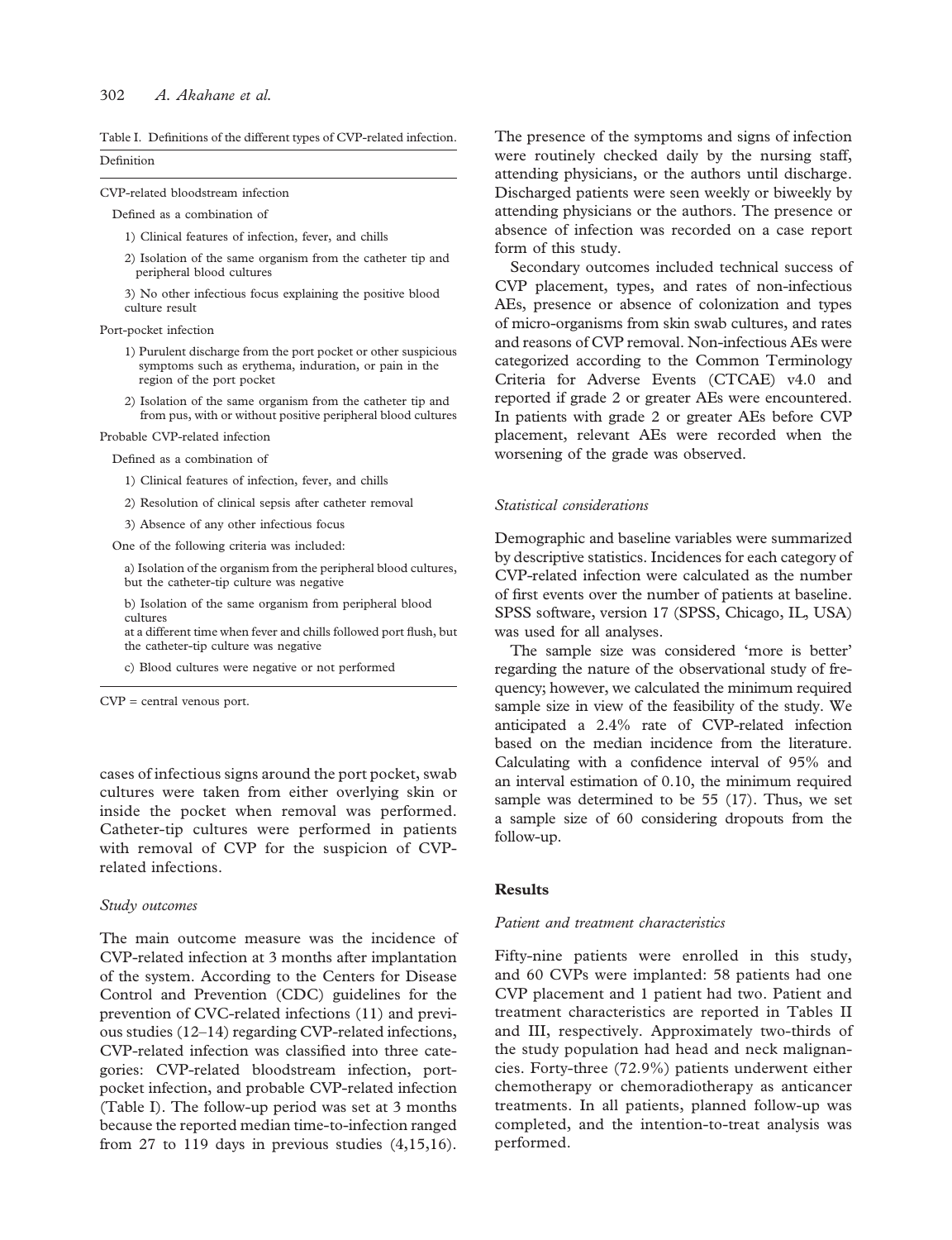| Characteristic          | No. of patients (%) |
|-------------------------|---------------------|
| Age, years              |                     |
| Median                  | 62                  |
| Range                   | $24 - 85$           |
| Gender                  |                     |
| Male                    | 41 (69.5)           |
| Female                  | 18 (30.5)           |
| Primary tumor site      |                     |
| Head and neck           | 36(61.0)            |
| Hematological           | 15(25.4)            |
| Gastrointestinal        | 4(6.8)              |
| <b>Breast</b>           | 3(5.1)              |
| Lung                    | 1(1.7)              |
| Host risk factor        |                     |
| <b>Diabetes</b>         | 3(5.1)              |
| Leukopenia <sup>a</sup> | 5(8.5)              |
| Therapeutic risk factor |                     |
| Urinary catheter        | 0(0)                |
| Tracheostomy            | 9(15.3)             |
| Chest drainage tube     | 1(1.7)              |
| Prior antibiotics       | 10 (16.9)           |
| Steroid use             | 4(6.8)              |
| Mean laboratory values  |                     |
| Albumin, g/dL           | 3.5                 |
| Hemoglobin, g/dL        | 8.3                 |

|  |  | Table II. Baseline characteristics of patients $(n = 59)$ . |  |  |
|--|--|-------------------------------------------------------------|--|--|
|--|--|-------------------------------------------------------------|--|--|

 $\mathrm{^{a}WBC}$  < 3000 µL.

# Implantation of CVP

Technical success of CVP placement was achieved in all patients (100%). Details of the placement procedure are shown in Table IV. The access route was the subclavian vein in 43 (71.7%) CVPs, and 36 (60%) CVPs were placed by interventional radiologists in the angiography suite. All forearm CVP placements were performed by interventional radiologists.

#### Table III. Treatment characteristics.

| Treatment                 | No. of patients $(\% )$ |
|---------------------------|-------------------------|
| Chemoradiotherapy         | 32 (54.2)               |
| Chemotherapy alone        | 11(18.6)                |
| Radiotherapy alone        | 0(0)                    |
| Stem cell transplantation | 1(1.7)                  |
| Surgery                   | 20(33.9)                |
| Palliative treatments     | 8(13.6)                 |

Periprocedural AEs are addressed in the following section of non-infectious AEs.

The cumulative port access period was 2038 days (range 0–90 days, median 32.5 days), and port puncture occurred 263 times (range 0–20, median 4). In three patients, CVP was not used during the study period due to the alteration of the treatment from systemic chemotherapy to oral chemotherapy or the extension of parenteral nutrition.

#### CVP-related infection and colonization

CVP-related infection was observed in three patients (5.1%): port-pocket infection was observed in one patient (1.7%), and probable CVP-related infection was found in two patients (3.4%). Summaries of the characteristics of patients and infection are listed in Tables V and VI, respectively. All patients had head and neck malignancies. In two patients,

|  |  |  |  |  | Table IV. Details of CVP placement. |
|--|--|--|--|--|-------------------------------------|
|--|--|--|--|--|-------------------------------------|

| Parameter                  | No. of patients (%) |
|----------------------------|---------------------|
| Insertion site             |                     |
| Subclavian                 | 43 (71.7)           |
| Forearm                    | 17(28.3)            |
| Side                       |                     |
| Right                      | 38 (63.3)           |
| Left                       | 22(36.7)            |
| Procedure place            |                     |
| Operating room             | 7(11.7)             |
| Angiography suite          | 53 (88.3)           |
| Guiding method             |                     |
| Ultrasound and fluoroscopy | 36(60.0)            |
| External landmark          | 24 (40.0)           |
| Type of catheter           |                     |
| Open-ended                 | 57 (95.0)           |
| Valved                     | 3(5.0)              |
| Procedure time, minutes    |                     |
| $10 - 30$                  | 36(60.0)            |
| $31 - 45$                  | 16(26.7)            |
| $46 - 60$                  | 8(13.3)             |
| Operator experience, cases |                     |
| < 10                       | 11(18.3)            |
| $10 - 50$                  | 10(16.7)            |
| $51 - 100$                 | 28 (46.7)           |
| $101 - 200$                | 9(15.0)             |
| >200                       | 2(3.3)              |

The denominator for the percentage is the total number of procedures  $(n = 60)$ .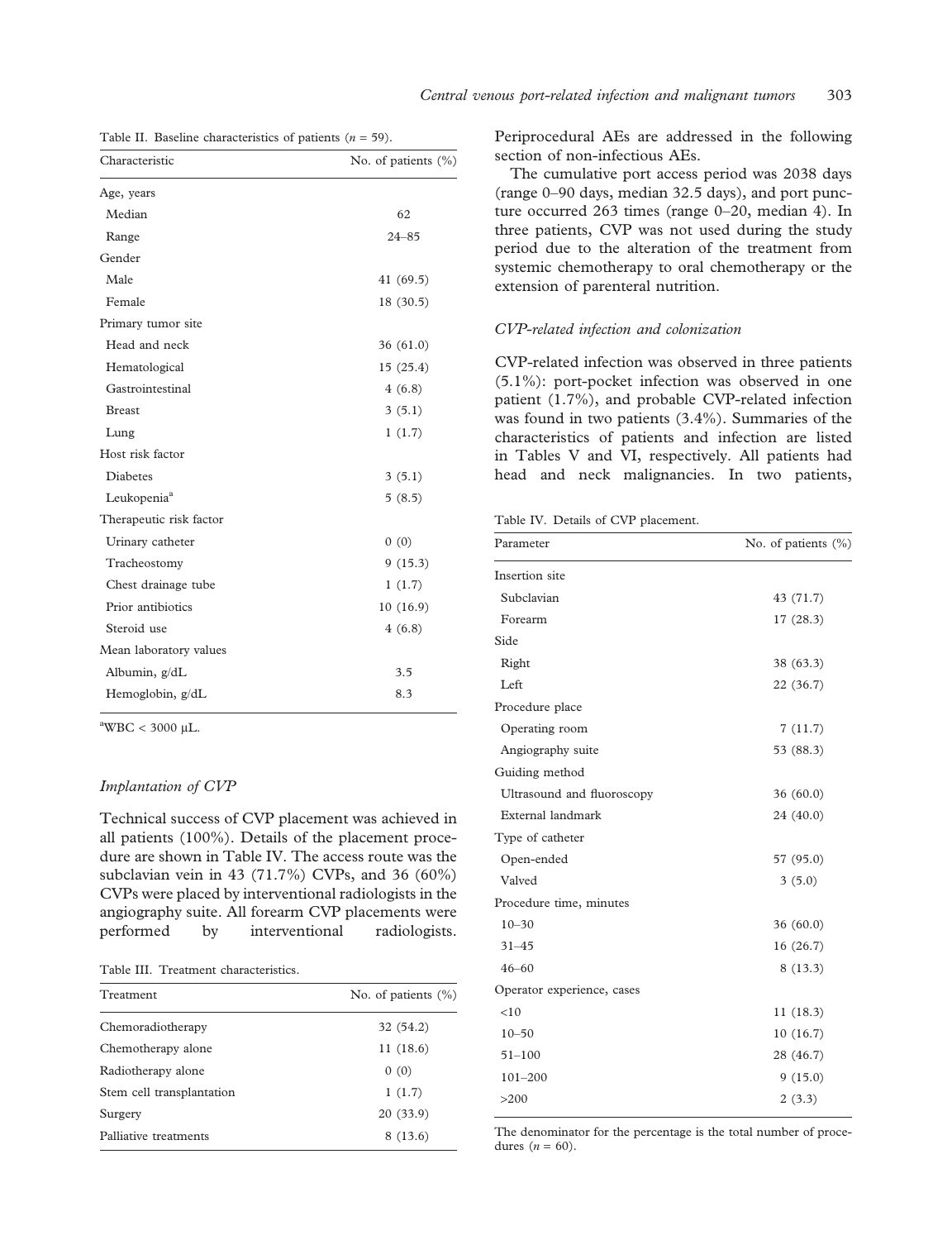|         |                                                                                                                                         |             |                      | Micro-organism in the insertion site on surveillance |                 |           | Micro-organisms at removal of CVP |                                           |
|---------|-----------------------------------------------------------------------------------------------------------------------------------------|-------------|----------------------|------------------------------------------------------|-----------------|-----------|-----------------------------------|-------------------------------------------|
| Patient | Type                                                                                                                                    | Onset, days | Pre-CVP placement    | 1 week                                               | 4 weeks         |           |                                   | Port pocket Catheter tip Peripheral blood |
|         | Port-pocket infection                                                                                                                   |             | Negative             | Negative                                             | Corynebacterium | S. aureus | S. aureus                         | Negative                                  |
|         | Probable CVP-related infection                                                                                                          |             | CNS, Corynebacterium | Corynebacterium                                      | Negative        | Negative  | Negative                          | Negative                                  |
|         | Probable CVP-related infection                                                                                                          |             | Negative             | Negative                                             | Negative        | Negative  | Negative                          | MRSA                                      |
|         | $CNS = \text{coagulase-negative}$ staphylococci; S. aureus = Staphylococcus aureus; MRSA = methicillin-resistant Staphylococcus aureus. |             |                      |                                                      |                 |           |                                   |                                           |

CNS = coagulase-negative staphylococci; S. aureus = Staphylococcus aureus; MRSA = methicillin-resistant Staphylococcus aureus.

Table VI. Summary of CVP-related infection: characteristics of infection (

Table VI.

 $n = 3$ .

de finitive CVP-related culture findings were not observed; however, fever and chills were observed following the flush of a port and categorized as probable CVP-related infection. The port access periods of the patients were 60, 80, and 45 days, and the number of port punctures were 8, 10, and 5 times, respectively. These three patients were successfully treated with the removal of CVP and the administration of antibiotics. No de finitive CVP-related bloodstream infection was observed in this study.

Colonization at the insertion site of CVP was observed only in ten subclavian port patients (Table VII) before sterilization on the day of CVP placement. After sterilization, only one patient showed colonization (Table VII). At baseline, indigenous skin bacteria (i.e. Staphylococcus aureus and coagulase-negative staphylococci) were the frequently detected micro-organisms (18.6%). At 1 and 4 weeks after placement, detection rates of all micro-organisms were also higher in subclavian CVP patients than in forearm CVP patients. Colonization at 1 and 4 weeks was observed in 10 head and neck cancer patients out of a total of 11 patients.

# Non-infectious AEs

Table VIII lists non-infectious AEs that occurred during and after CVP placement. During the placement procedure, we did not encounter severe AEs. Three patients developed hematoma at the port pocket, which was treated with compression and needle drainage but did not require continuous drainage or further hemostatic treatments. Five patients experienced non-infectious postprocedural AEs. Phlebitis and system occlusion were observed in forearm port patients, and venous thrombosis and pulmonary thromboembolism were observed in a subclavian port patient. All instances of phlebitis were recorded within 1 week after insertion. In patients with system occlusion, recanalization was successfully performed by injecting a mixture of 60,000 IU urokinase and 5,000 IU heparin through a port. In one patient with venous thrombosis and pulmonary thromboembolism, we removed the CVP immediately after the diagnosis and treated the patient with anticoagulants. We did not observe any CVP-related death in this study.

# Removal of CVP

We removed the CVP in seven patients  $(11.7\%)$ . Emergency removal for AE was needed in five patients (8.3%). In the emergency patients, the median time-to-removal was 65 days (range 34 –94 days) (Table IX).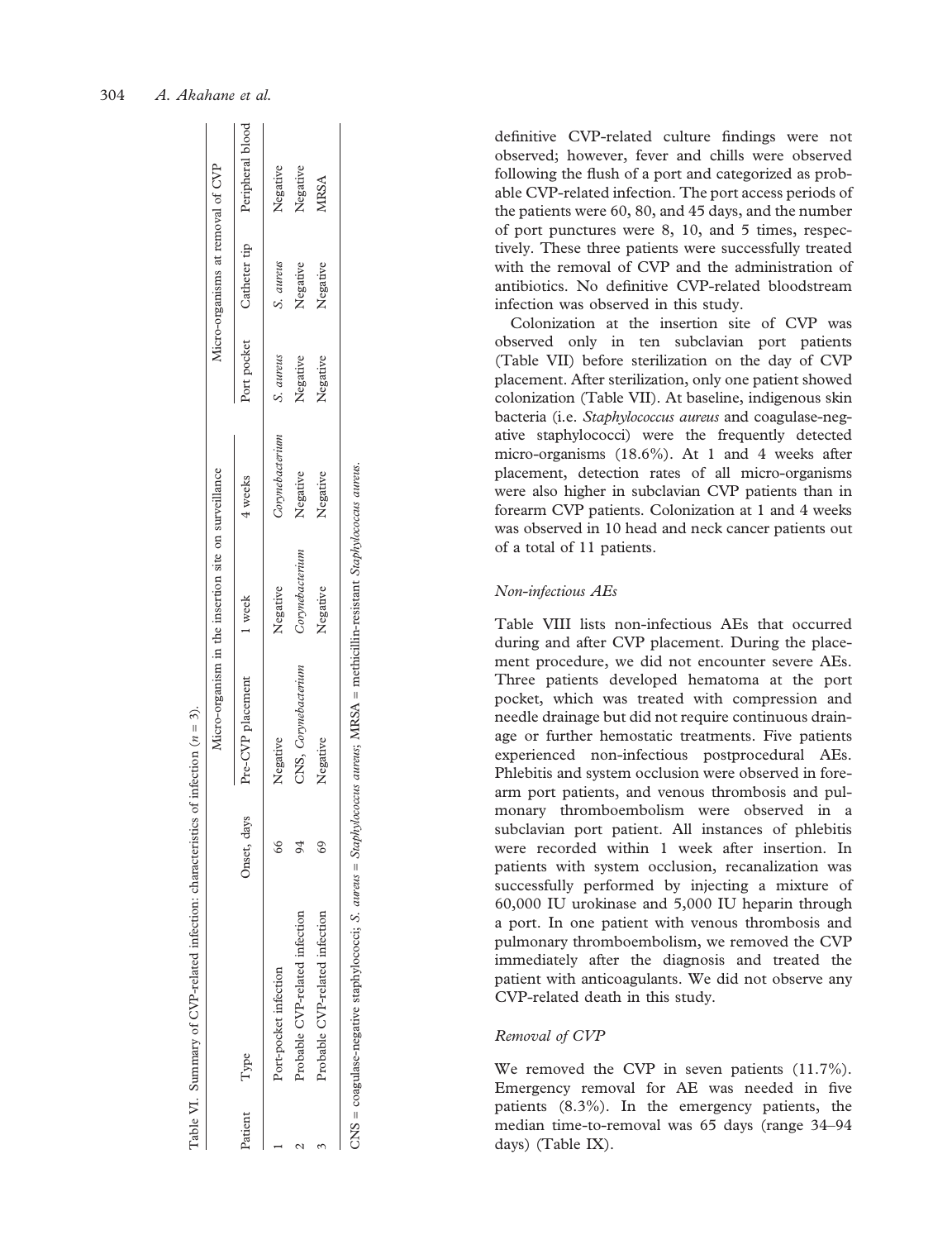|       |                                        |                             | Laboratory data (lowest values) |     |            |                                                                                                                       |                       |            |
|-------|----------------------------------------|-----------------------------|---------------------------------|-----|------------|-----------------------------------------------------------------------------------------------------------------------|-----------------------|------------|
|       | Age Sex Primary tumor site Risk factor |                             |                                 |     |            | Albumin, g/dL Hemoglobin, g/dL Lymphocyte/µL Insertion site Treatment characteristics Insertion site Type of catheter |                       |            |
|       | 14 M Gingiva                           | Tracheostomy                | 7.3                             | 350 |            | Subclavian Chemoradiotherapy                                                                                          | Subclavian Open-ended |            |
| 270 M | Mandible                               | None                        |                                 | 220 | Subclavian | Chemoradiotherapy                                                                                                     | Subclavian            | Open-ended |
|       | 3 62 M Larynx                          | Steroids, prior antibiotics | 10.1                            | 360 | Forearm    | Chemoradiotherapy                                                                                                     | Forearm               | Open-ended |

# **Discussion**

The incidence of CVP-related infection in the literature varies between  $0.9$  and  $10.1\%$  (3–10), and most of the studies were retrospective investigations. In this prospective study, 3 out of 59 patients (5%) presented CVP-related infection. At the surveillance of the overlying skin of the port, the subclavian site was associated with a higher incidence of colonization than the forearm site, both before implantation (23.3% versus 0%) and at 1 week (18.6% versus 5.9%) and 4 weeks after implantation (20.9% versus 11.8%). However, no de finitive relation was observed between the presence of colonization and the development of infection.

According to the guidelines from the CDC (11), the density of skin flora at the catheter insertion site is a major risk factor for catheter-related bloodstream infections of CVC. The subclavian site is preferred instead of a jugular or femoral site to reduce the risk for infection because of a lower density of skin flora (18 – 20). In the setting of CVP, skin flora may also contribute to infection because repeated puncture is performed through the overlying skin of the port, although no data are available from the literature. In our study, more colonization was observed at the subclavian site than at the forearm site. Sadoyama et al. demonstrated that more colonization was observed at the subclavian site than at the jugular site in patients with CVCs at the intensive care unit (21). The subclavian site may be more vulnerable to skin flora than previously recognized; however, no definitive relevance with clinical infection was demonstrated in our study.

The incidence of CVP-related infection of 5% in our study is consistent with that reported in other studies (3,7,22 –24). In our study, all cases of infection were observed in head and neck cancer patients. We could not eliminate selection bias. Because of the referral pattern, two-thirds of our cohort constituted head and neck cancer patients. Previous studies revealed an infection rate of 8.0% –8.4% in head and neck cancer patients (25,26), and this population may be at risk of CVP-related infection. Hematologic malignancies may also be a risk factor for infection because of intensive chemotherapies resulting in neutropenia. In our study, however, no infection was observed in patients with hematologic malignancy. Moreover, regarding the incidence of CVP-related infection, adequate diagnosis and classification are important because the reported diagnostic criteria of infection varied among studies (3,5,24) and may result in uncertainty in comparison. In our study, evaluation of infection was performed with rigorous methods to obtain reliable results.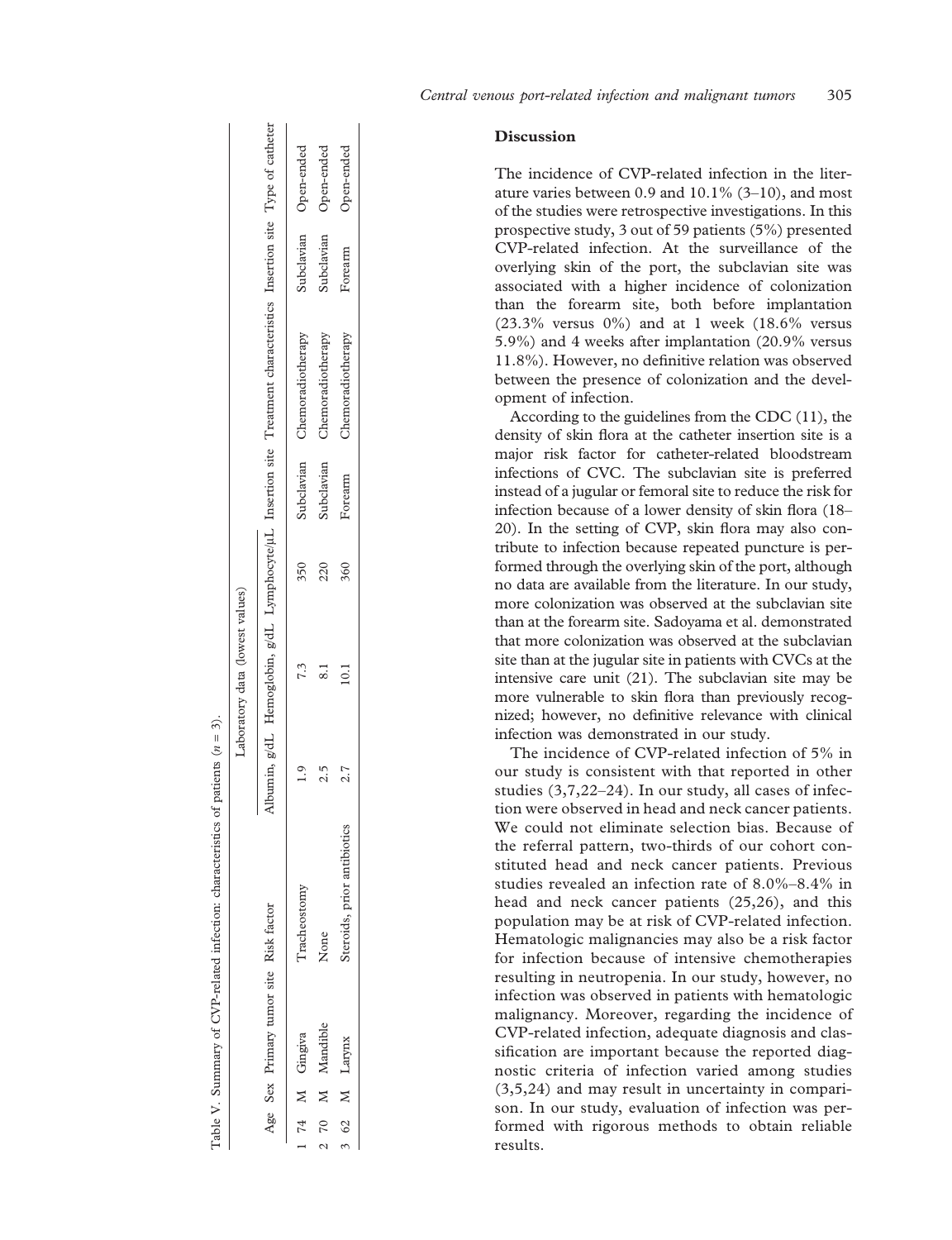# 306 A. Akahane et al.

|                       |                   | Subclavian: No. of patients (%) |              |              | Forearm: No. of patients (%) |                         |              |          |
|-----------------------|-------------------|---------------------------------|--------------|--------------|------------------------------|-------------------------|--------------|----------|
|                       |                   | On the day of placement         | 1 week       | 4 weeks      |                              | On the day of placement | 1 week       | 4 weeks  |
|                       | Pre-sterilization | Post-sterilization              |              |              | Pre-sterilization            | Post-sterilization      |              |          |
| Gram-positive cocci   | 10(23.3)          | 1(2.3)                          | 8(18.6)      | 8(18.6)      | $\Omega$                     | $\Omega$                | 1(5.9)       | 2(11.8)  |
| Staphylococcus aureus | $\Omega$          | $\Omega$                        | 1(2.3)       | $\mathbf{0}$ | 0                            | $\Omega$                | 1(5.9)       | $\Omega$ |
| <b>CNS</b>            | 8(18.6)           | 1(2.3)                          | 5            | 6            | $\Omega$                     | $\Omega$                | $\mathbf{0}$ | 2(11.8)  |
| Enterococci           | $\Omega$          | $\Omega$                        | $\Omega$     | $\mathbf{0}$ | 0                            | $\Omega$                | $\mathbf{0}$ | $\Omega$ |
| Other cocci           | 2(4.7)            | $\Omega$                        | 2(4.7)       | 2(4.7)       | 0                            | $\Omega$                | $\Omega$     | $\Omega$ |
| Gram-negative bacilli | $\Omega$          | 0                               | $\mathbf{0}$ | 1(2.3)       | 0                            | $\Omega$                | $\Omega$     | 0        |
| Yeasts                |                   | 0                               | $\Omega$     | $\Omega$     | 0                            | $\Omega$                | $\Omega$     | 0        |
| Others                |                   | $\Omega$                        | $\Omega$     | $\Omega$     |                              | $\Omega$                | $\Omega$     | $\Omega$ |
| Total                 | 10(23.3)          | 1(2.3)                          | 8(18.6)      | 9(20.9)      |                              | 0                       | 1(5.9)       | 2(11.8)  |

Table VII. Colonization at the insertion site of subclavian and forearm CVPs  $(n = 59)$ .

CNS = coagulase-negative staphylococci.

Various factors may contribute to the development of infection. Possible factors include the general status of the patients, therapeutic regimen, materials making up the catheter, placement procedures, and maintenance procedures. Maintenance of CVPs differs from that of other long-term venous devices such as CVCs. A reservoir in a port enables the CVP to be completely implanted under the skin and may reduce the risk of infection. However, multiple and somewhat complicated maintenance procedures are required for CVPs, which may increase the risk of contamination. Factors associated with the risk of infection at maintenance include the timing and duration of needle insertion,

Table VIII. Non-infectious AEs.

| AE                         | No. $(\% )$ |
|----------------------------|-------------|
| Periprocedural             |             |
| Pneumothorax               | 0(0)        |
| Arterial puncture          | 0(0)        |
| Hematoma                   | 3(5.1)      |
| Total                      | 3(5.1)      |
| Postprocedural             |             |
| Phlebitis                  | 3(5.1)      |
| Fibrin sheath              | 0(0)        |
| System occlusion           | 1(1.7)      |
| Subcutaneous extravasation | 0(0)        |
| Venous thrombosis          | 1(1.7)      |
| Pulmonary thromboembolism  | 1(1.7)      |
| Catheter detachment        | 0(0)        |
| Total                      | 6(10.1)     |

aseptic techniques, dressing, management of lines and hubs, and the use of prophylactics for venous thrombosis. Although definitive evidence is not established for each of these factors, sensible measures against these issues are mandatory. We have been developing a uniform protocol for the maintenance of CVP in our hospital. In particular, review and revision of the management of subclavian CVP are considered important based on the microbiological results of this study.

According to a review by Vescia et al. (27), removal of the CVP is not routinely recommended in patients with CVP-related infections. The CVP must be removed for patients with instability, systemic complications from infection, signs of port-pocket infection, persistent sepsis or relapse of infection after antibiotic treatment, or the detection of certain micro-organisms resistant to antimicrobial treatments with catheter salvage (e.g. S. aureus or Candida species). In the guidelines for CVCs, prophylactic antimicrobial therapy is not recommended (11). The efficacy of antibiotic lock of the CVP with a highdose solution of antibiotics for treatment and prevention of infection remains controversial and is not routinely recommended (28–30). In our study, all three patients underwent catheter removal (portpocket infection in one patient and unstable patient condition in two patients), and the patients recovered after the removal.

Several limitations of our study warrant comments. First, the cohort size was small, and the observational period was not long. The number of patients with infection of three is not sufficient to perform statistical analyses for risk factors of infection. Second, the patients were not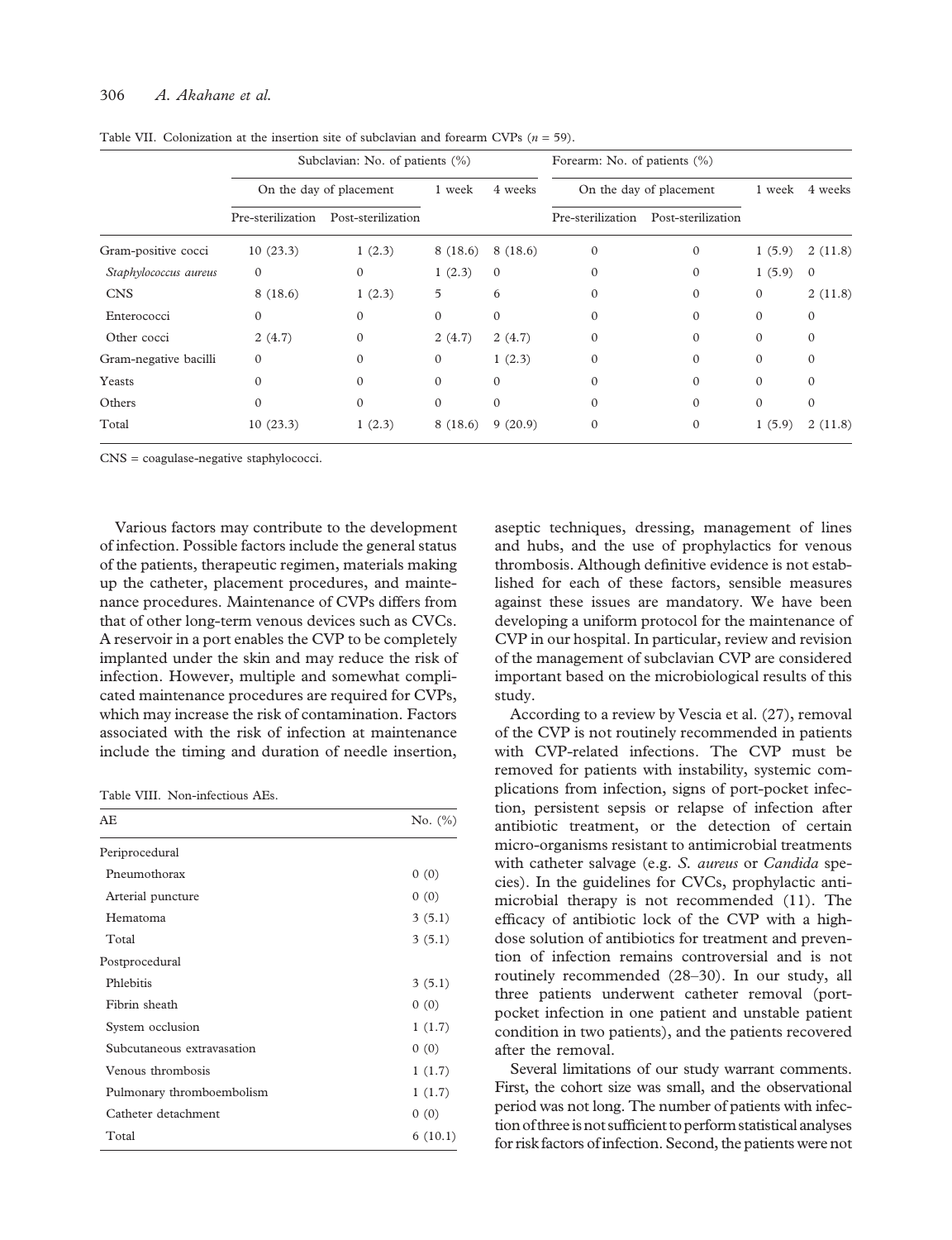Table IX. Removal of CVP.

| Parameter                         | No. of patients (%) |
|-----------------------------------|---------------------|
| Removal of CVP                    | 7(11.7)             |
| Indication for removal:           |                     |
| Infection (total)                 | 3(5.1)              |
| CVP-related bloodstream infection | 0(0)                |
| Port-pocket infection             | 1(1.7)              |
| Probable CVP-related infection    | 2(3.4)              |
| Catheter occlusion                | 0(0)                |
| Pulmonary thromboembolism         | 1(1.7)              |
| Wound disruption                  | 1(1.7)              |
| No longer needed                  | 2(3.4)              |
| Median dwell time, days (range)   | 66 (34–103)         |

The denominator for the percentage is the total number of patients  $(n = 59)$ .

adjusted regarding the tumor type or other factors because of the limitation of a single-arm observational study. Third, uninvestigated confounding factors may contribute to infection. Maintenance of CVP during the follow-up period certainly is the main uninvestigated confounding factor in this study. Optimization of the maintenance protocol is needed in future studies.

In conclusion, the rate of CVP-related infection in this prospective evaluation in patients with malignant tumors was comparable to that reported in previous studies. Colonization of the skin was more prominent in the subclavian site than in the forearm site. Although skin colonization was not proven to be a risk factor for infection, these findings serve to draw attention to the adequate maintenance of CVP.

Declaration of interest: The authors report no conflicts of interest. The authors alone are responsible for the content and writing of the paper.

#### References

- 1. Groeger JS, Lucas AB, Thaler HT, Friedlander-Klar H, Brown AE, Kiehn TE, et al. Infectious morbidity associated with long-term use of venous access devices in patients with cancer. Ann Intern Med. 1993;119:1168–74.
- 2. Carratala J, Niubo J, Fernandez-Sevilla A, Juve E, Castellsague X, Berlanga J, et al. Randomized, double-blind trial of an antibiotic-lock technique for prevention of grampositive central venous catheter-related infection in neutropenic patients with cancer. Antimicrob Agents Chemother. 1999;43:2200–4.
- 3. Goltz JP, Scholl A, Ritter CO, Wittenberg G, Hahn D, Kickuth R. Peripherally placed totally implantable venousaccess port systems of the forearm: clinical experience in 763 consecutive patients. Cardiovasc Intervent Radiol. 2010;33:1159–67.
- 4. Inaba Y, Yamaura H, Sato Y, Najima M, Shimamoto H, Nishiofuku H, et al. Central venous access port-related complications in outpatient chemotherapy for colorectal cancer. Jpn J Clin Oncol. 2007;37:951–4.
- 5. Biffi R, Pozzi S, Agazzi A, Pace U, Floridi A, Cenciarelli S, et al. Use of totally implantable central venous access ports for high-dose chemotherapy and peripheral blood stem cell transplantation: results of a monocentre series of 376 patients. Ann Oncol. 2004;15:296–300.
- 6. Marcy PY, Magne N, Castadot P, Italiano A, Amoretti N, Bailet C, et al. Is radiologic placement of an arm port mandatory in oncology patients? Analysis of a large bi-institutional experience. Cancer. 2007;110:2331–8.
- 7. Vardy J, Engelhardt K, Cox K, Jacquet J, McDade A, Boyer M, et al. Long-term outcome of radiological-guided insertion of implanted central venous access port devices (CVAPD) for the delivery of chemotherapy in cancer patients: institutional experience and review of the literature. Br J Cancer. 2004;91:1045–9.
- 8. Bodner LJ, Nosher JL, Patel KM, Siegel RL, Biswal R, Gribbin CE, et al. Peripheral venous access ports: outcomes analysis in 109 patients. Cardiovasc Intervent Radiol. 2000; 23:187–93.
- 9. Lorch H, Zwaan M, Kagel C, Weiss HD. Central venous access ports placed by interventional radiologists: experience with 125 consecutive patients. Cardiovasc Intervent Radiol. 2001;24:180–4.
- 10. Kawamura J, Nagayama S, Nomura A, Itami A, Okabe H, Sato S, et al. Long-term outcomes of peripheral arm ports implanted in patients with colorectal cancer. Int J Clin Oncol. 2008;13:349–4.
- 11. O'Grady NP, Alexander M, Dellinger EP, Gerberding JL, Heard SO, Maki DG, et al. Guidelines for the prevention of intravascular catheter-related infections. Infect Control Hosp Epidemiol. 2002;23:759–69.
- 12. Liaw CC, Chen JS, Chang HK, Huang JS, Yang TS, Liau CT. Symptoms and signs of port-related infections in oncology patients related to the offending pathogens. Int J Clin Pract. 2008;62:1193–8.
- 13. van Rooden CJ, Schippers EF, Guiot HF, Barge RM, Hovens MM, van der Meer FJ, et al. Prevention of coagulase-negative staphylococcal central venous catheterrelated infection using urokinase rinses: a randomized double-blind controlled trial in patients with hematologic malignancies. J Clin Oncol. 2008;26:428–33.
- 14. Cesaro S, Tridello G, Cavaliere M, Magagna L, Gavin P, Cusinato R, et al. Prospective, randomized trial of two different modalities of flushing central venous catheters in pediatric patients with cancer. J Clin Oncol. 2009;27:2059–65.
- 15. Funaki B, Szymski GX, Hackworth CA, Rosenblum JD, Burke R, Chang T, et al. Radiologic placement of subcutaneous infusion chest ports for long-term central venous access. AJR Am J Roentgenol. 1997;169:1431–4.
- 16. Beckers MM, Ruven HJ, Seldenrijk CA, Prins MH, Biesma DH. Risk of thrombosis and infections of central venous catheters and totally implanted access ports in patients treated for cancer. Thromb Res. 2010;125:318–21.
- 17. Machin D, Campbell MJ, Tan SB, Tan SH. Sample size table for clinical studies. 3rd ed. London: BMJ Books; 2008.
- 18. Mermel LA, McCormick RD, Springman SR, Maki DG. The pathogenesis and epidemiology of catheter-related infection with pulmonary artery Swan-Ganz catheters: a prospective study utilizing molecular subtyping. Am J Med. 1991;91:197–205.
- 19. Goetz AM, Wagener MM, Miller JM, Muder RR. Risk of infection due to central venous catheters: effect of site of